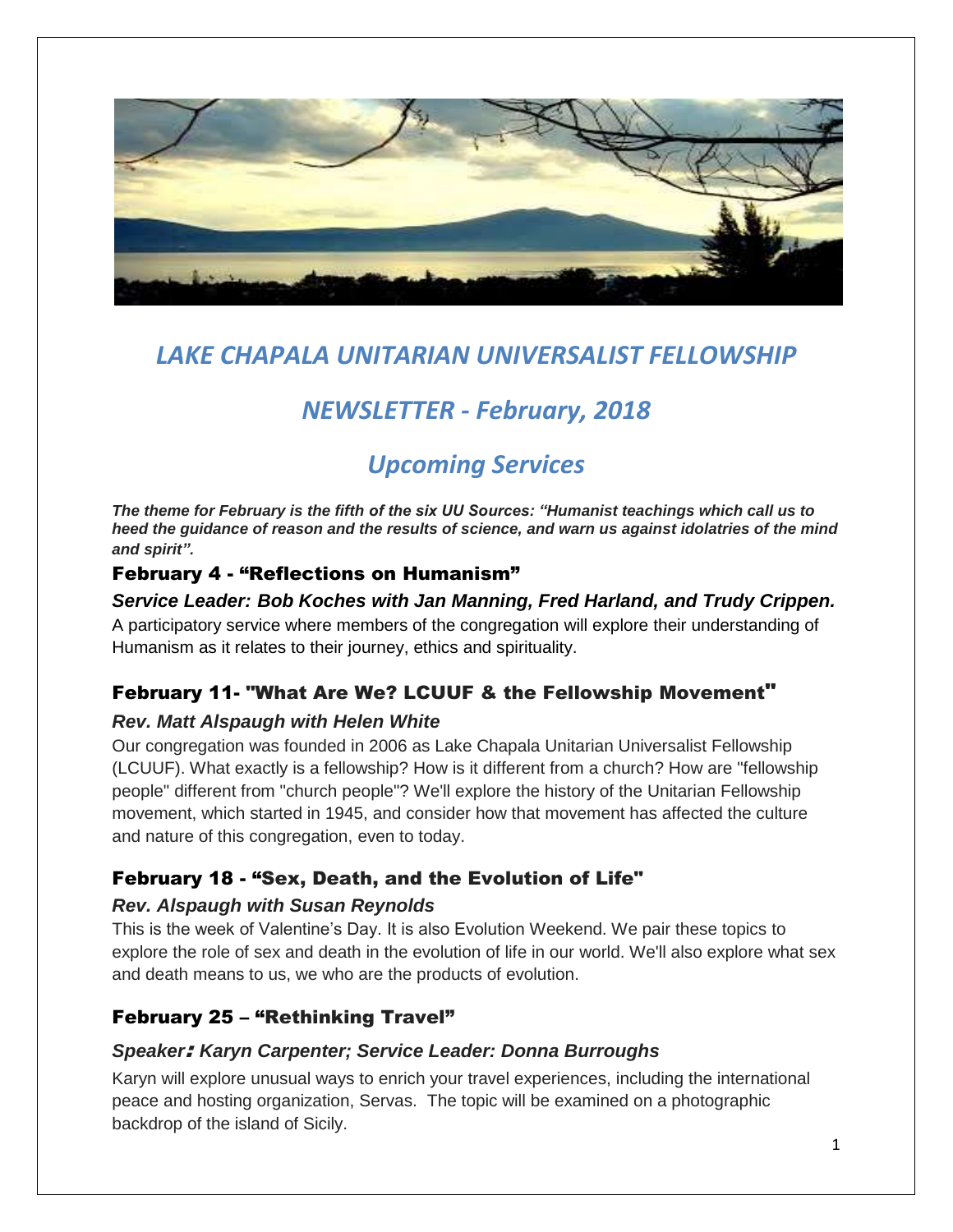

#### The LCUUF Annual General Meeting was held on Sunday, January 28th,

following the Service and pizza. President Fred Harland called the meeting to order. Secretary Eric Luria reported that 41 members were present. Following are **highlights** from the reports presented and a synopsis of decisions taken.

## President's Report (Fred Harland)

- Many people have been involved in making our fellowship a wonderful home over the past year. I'll begin with expressing appreciation to our **board members**, with a special word of thanks to those Board members who are retiring: Vice-President **Teresa Sande; and members at large Heidi MacLennan, Joan Jaquish and Trudy Crippen.**
- Although **Gary Cleek** has one more year to serve as **Treasure**r. I want to also thank Gary for doing a yeoman's job of keeping financial track of everything. Our financial systems now involving two countries and at least two currencies makes budgeting and reporting particularly complex.
- This has been a **very significant year** for LCUUF with the hiring and arrival in late August of our **first part time minister, Rev. Matt Alspaugh**. We very much value the professional leadership Matt has brought to us, and are particularly impressed with his listening skills and responsiveness to

our concerns. Our thanks to the Ministerial Selection Committee and also to the Hospitality Committee for organizing small group "Meet and Greets" which provided an opportunity for us to get to know Matt and Liz and them us. The Board has agreed to offer an extension of contract to Rev Matt with a salary increase, based on a very positive Board evaluation. Your approval of the proposed budget will indicate your support for this decision.

- Matt has introduced a number of valuable innovations, including the **Healthy Communication Book** which is available every Sunday for signed comments on any aspect of LCUUF. Indeed, we are a richer and more organized community with Matt as our Minister.
- Many other important events and a great deal of work took place during the past year which will be described in the Committees reports. In addition, Tom and Buddy Dowdy-Winslett organized and facilitated three "Harvest the Power" leadership educational workshops for Board and Committee members which helped us prepare for the coming change; and concerns expressed about pets and safety led to a respectful and engaged congregational discussion that resulted in a policy about dogs attending Sunday Services.
- In conclusion, I'd like to thank everyone who has contributed to the life of our community over the past year. (Editor: Sixteen people mentioned - too many to repeat here!) Please know that your efforts to make our Fellowship a vibrant and caring community are appreciated. We now look forward with confidence to the many challenges ahead and to being the best Fellowship we can be.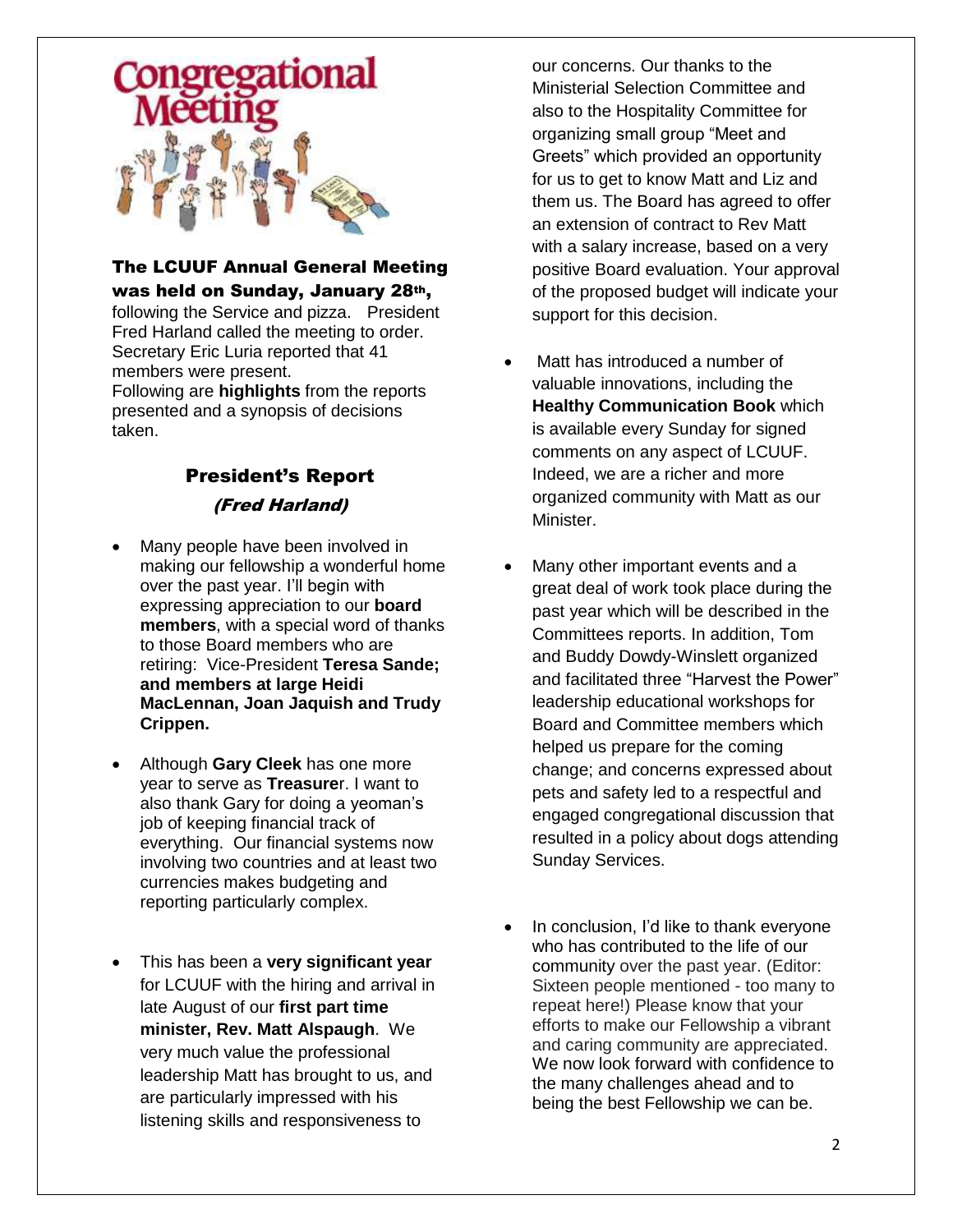## Committee Highlights



#### (Teresa Sande, Vice President)

Our Fellowship is fortunate to have many members who organized, assisted and participated in enriching our Fellowship through their work in a variety of contexts over the past year. The offering of their time and talents continues to knit us together. **Fransisco Urzua & Garry Cleek** have continued to organize refreshments after services throughout the year. Francisco is now also opening and closing our facility. **Norman Woods and Lew Crippen**  renewed at a reasonable increase, the 1 year lease on behalf of Friends of the Fellowship, a generous group that provides the location to the Fellowship, a space we share with the Naked Stage. **Kathy and Bob Koches** have organized quarterly Circle Suppers for our congregation with an average of 32-36 people participating each quarter. As well they organized the Women's Movie Group and Humanist Discussion Group. The patience and goodwill of Fellowship members have brought our congregation together during this exciting time of transition and maturation.

#### Hospitality Committee Report *(Karyn Carpenter, Chair)*

- 5 end of the month luncheons were well attended with 20 - 30 people at each.
- We had a wonderful Thanksgiving dinner at the Crippen's with 50 people in attendance.
- Christmas Luncheon was held at Roberto's with 19 attending.
- 12 Meet & Greet events were held at members' homes to introduce Rev. Matt Alspaugh and his wife, Liz Hill, to the

congregation. A total of 66 people attended.

- A cookie exchange was held in December at the home of Joan Ward with 13 women attending.
- A summer Salad luncheon was held at the home of Karyn Carpenter in August with 23 attending.
- Two special events were coordinated one to a Naked Stage performance and one to hear the Los Cantantes Christmas concert. Both were followed by dinner at a restaurant.
- We are putting together a survey to find out how members felt about the various restaurants and events to help us better plan for the upcoming year.

#### Welcoming and Membership Committee Report *(Marty Weston, Chair)*

- The committee's Assistant Greeter program has been highly successful in its first full year.
- "Membership Committee Responsibility Guidelines" were written by Jan Manning and Marty Weston; we revised our Mission Statement and our sign in/up forms.
- Implemented a program for contacting visitors shortly after their visit, sending a reminder to Assistant Greeters and following-up with a thank you. All this is managed by Val Marcum.
- One LCUUF article for the Guadalajara Reporter was written by Jan Manning.
- The Guadalajara Reporter Ad was redesigned by Donna Burroughs and Nancy Jordan Zanot.
- **We had a New Member Orientation and Ceremony for 8 people.**
- Gary Cleek and Wes Weston built a new bar for Member name tags.
- We are researching the reasons or trends why some members are not attending. Donna Burroughs has the lead on this project.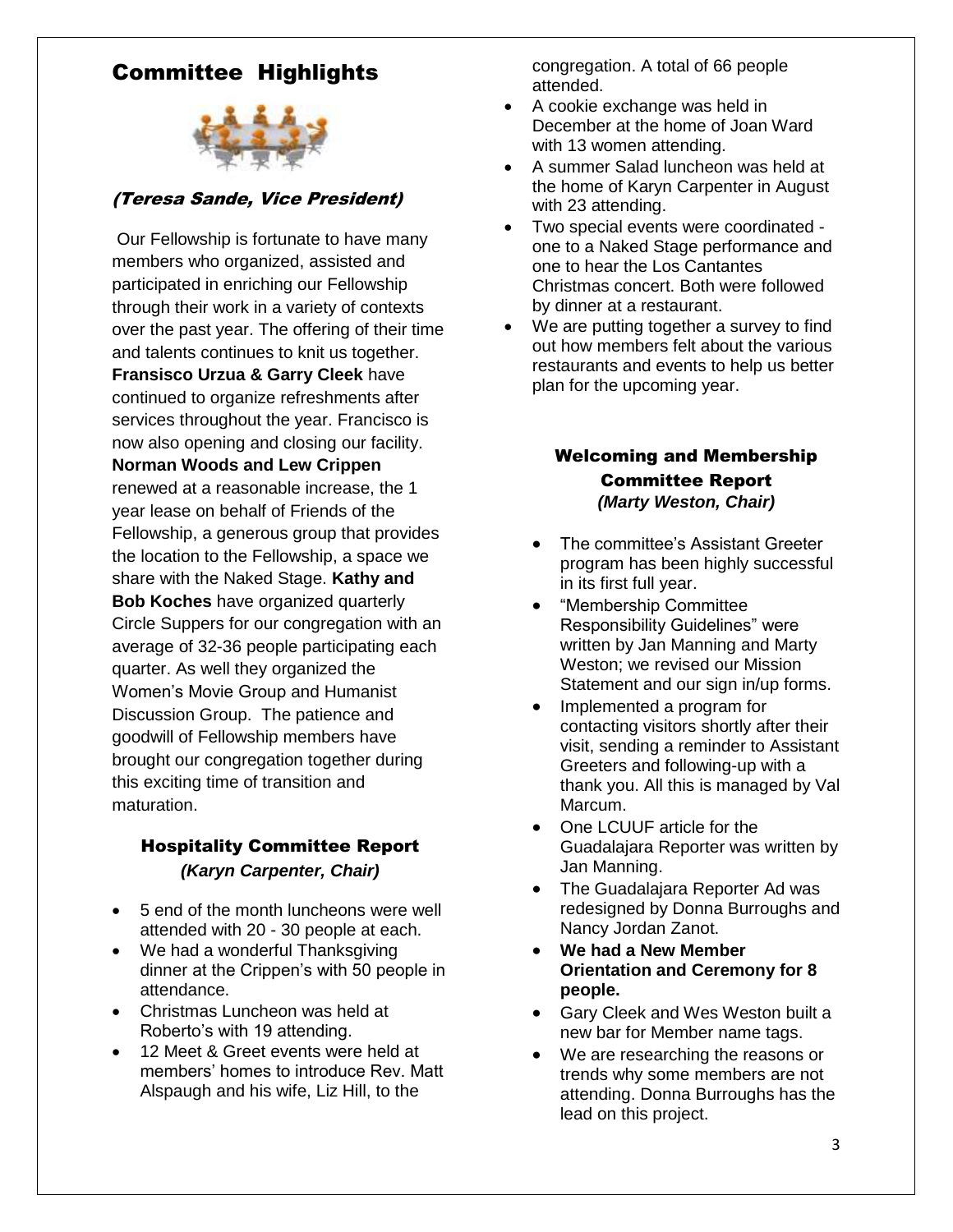#### Sunday Service Committee

#### Report *(Mardele Harland, Chair)*

The Sunday Service Committee's mandate is to "plan and organize high quality, diverse Sunday Services which reflect UU principles and sources of faith". With the welcome arrival in late August of our first part time Minister, Rev. Matt Alspaugh, the committee now has professional assistance. He brought experience, new ideas, education and support to service planning and presentation; making the past few months an exciting time of transition and experimentation.

- **52 Services** were planned and presented: 34 member presentations; 4 outside speakers; 1 visiting minister; 4 video sermons; 9 sermons by Rev. Alspaugh; with 44 members serving as Service Leaders. Memorable services included "A Celebration of Summer Solstice" with rituals and crowns; "Animals: a Blessing in our Lives" with readings from the writer's group and "Reflections on Fatherhood" by members of the congregation.
- The **choir** performed at 8 services under the direction of Bob Koches accompanied by Rodrigo Leal Murillo. Mardele Harland regularly accompanied congregational singing on the piano.
- **A "Creating Compelling Sunday Services**" Workshop organized and led by Rev. Matt was held on October 21st. A **Sunday Service Group** open to everyone interested in learning about and discussing Sunday Services was formed and meets monthly.
- A number of innovations were introduced and evaluated i.e. written announcements, sung Chalice Lightening, hymn of the month, music interludes, multiple readings, and greeting your neighbor etc.
- A special thank you to everyone who has contributed time and talent to services over the past year and to all those who made the effort to attend services regularly.

## The Outreach Committee Report

*Trudy Crippen* reported on the work of the Committee and moved a motion to continue our support for the **Women's Health Initiative** with a small increase in funding. Approved.

## Financial Reports Pledging Committee *(Lorna Dean)*

- After the first LCUUF Pledge Campaign for the 2017-18 fiscal year was completed in January 2017, instructions on the payment of pledges in pesos were distributed to the congregation in early February 2017. By the later part of February 2017, arrangements had been made with the **First Unitarian Universalist Church of Houston** for the payment of LCUUF pledges in U.S. dollars through the Houston church website. This has worked successfully. Gary Cleek has been tracking the pledges and pledge payments on a spreadsheet.
- Committee members and Rev. Matt Alspaugh met on September 12, 2017 to organize the 2018-19 Pledge Campaign. Fred Harland led a meeting on Sunday, October 8, 2017, after the service, to present the 2018-19 Pledge Campaign to the congregation and to distribute the 2018-19 pledge cards and instructions. On November 27, 2017, Rev. Matt Alspaugh and Heidi MacLennan presented a Celebration Sunday service where pledge cards were collected. Heidi MacLennan and Lorna Dean contacted all regular members/ attendees who had not yet pledged for 2018-19 in early January 2018.
- The Treasurer, Gary Cleek, reported the following pledges and pledge amounts for 2018-19, as of January 21, 2018: USD - \$15,000 (14 pledges consisting of 4 couples and 10 singles). MXN - \$198,340 (25 pledges consisting of 9 couples and 16 singles).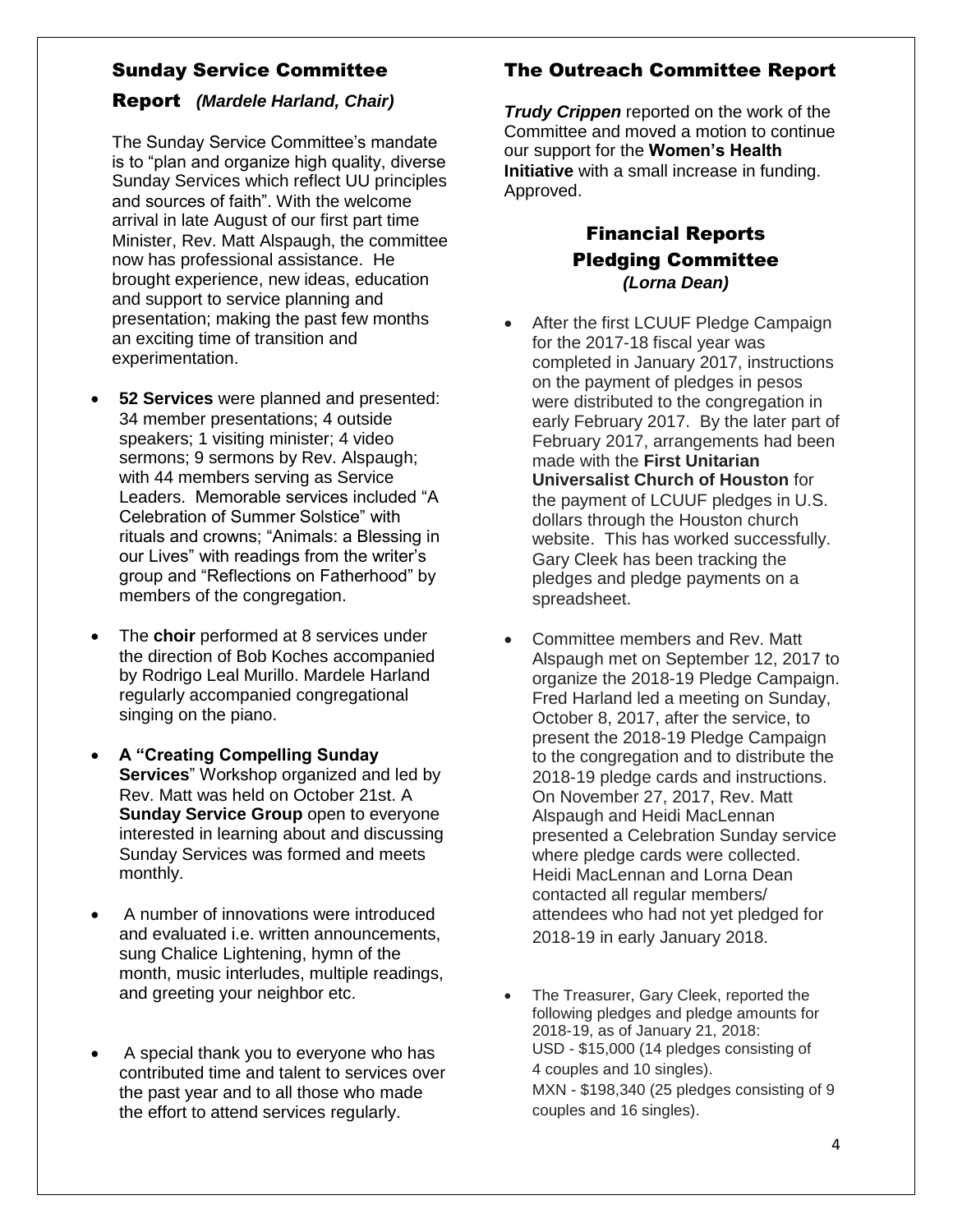#### Message from Rev. Matt

## Treasurers Report *(Gary Cleek)*

Gary reported that LCUUF has ended the current fiscal year with a small surplus. He introduced the proposed budget for 2018/19 noting increases in several line items including Sunday Service Committee, Membership, Hosplitality and Outreach. Total income from all sources is budgeted at \$459,340 pesos; with expenditures of \$351,082 pesos, for an anticipated surplus of \$108,258.

#### Nominations Committee Report

*Kathy Koches* reported on behalf of the Nominations Committee. She noted that due to resignations, all positions were up for election except Treasurer. The Committee's proposed slate was elected by acclamation. The new Board members:

President: Lew Crippen Vice-President: Karyn Carpenter Secretary: Susan Miller Treasurer: Gary Cleek Members-at-Large: Eric Luria, Linda Conklin and Joan Ward.

All terms are for 2 years except for Gary Cleek who has one more year to service as Treasurer and Joan Ward who is completing Trudy Crippen's Member-at-large term.

A question was asked about updating our web site and communication systems; and a concern was expressed about the state of the Hymn Books.

At the conclusion of the meeting, **retiring President Fred Harland** was thanked for his leadership over the past four years by in-coming President Lew Crippen and presented with a LCUUF Chalice as a token of the congregation's appreciation.



At our Annual Meeting Sunday on January 28, I outlined three ministry goals where I hope to direct my attention in the coming months. Let me summarize them here. If you want to see the sermon-length version, just write me at [malspaugh@gmail.com.](mailto:malspaugh@gmail.com)

#### **Sunday Services**

We are trying to build on what is already done well here at LCUUF, so that we continue to offer a consistent, highquality Sunday morning experience. We seek to develop a greater variety in what we are able to offer, both in content and in presentation: music, visuals, movement, ritual, and so on. We also want to offer more ways for people to get involved, at whatever level of interest or skill they may possess. In part, greater involvement will mean not only more variety but will provide some relief to those who have been asked to do a lot of services.

#### **Care Team**

Up until this fall, we had an official Caring Committee, but the committee disbanded. I believe this committee dissolved because it really wasn't needed, because people in this fellowship care for each other quite well. People informally do all the usual things an official committee would do: visiting, offering rides to doctors, preparing food when in need.

But we do have an unmet need — to care for the caregivers. Often, as a person offers care, a boundary line needs to be gently drawn so the care needs do not overwhelm the caregiver. We also might need help in knowing what to do or say when someone comes to us in great sorrow or is in a spiritually bereft place. A care team — note